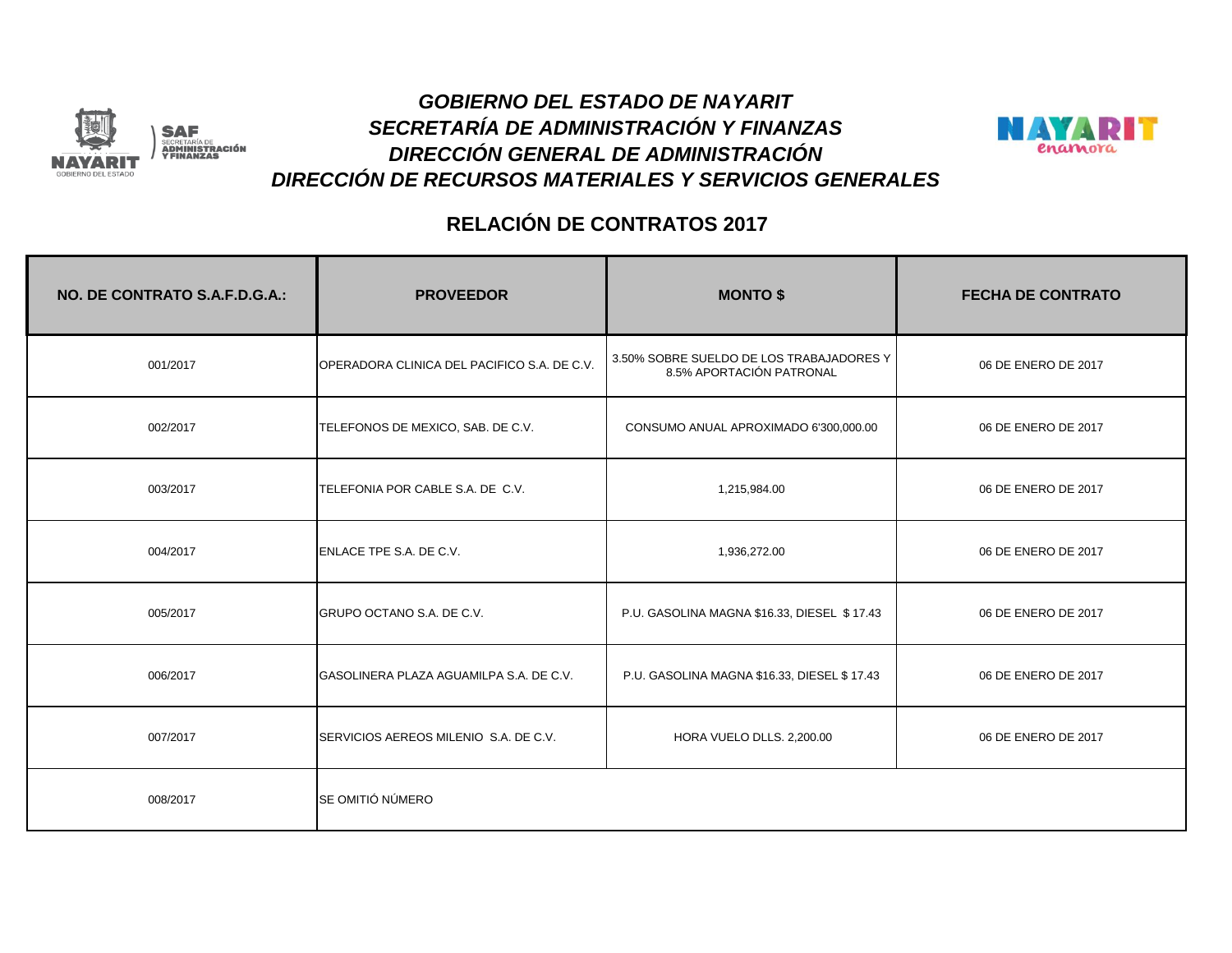



| NO. DE CONTRATO S.A.F.D.G.A.: | <b>PROVEEDOR</b>                                                    | <b>MONTO \$</b> | <b>FECHA DE CONTRATO</b> |
|-------------------------------|---------------------------------------------------------------------|-----------------|--------------------------|
| 009/2017                      | SE OMITIÓ NÚMERO                                                    |                 |                          |
| 010/2017                      | INGENIERÍA PROYECTOS Y SERVICIOS EN<br>COMUNICACIONES, S.A. DE C.V. | 197,990.19      | 10 DE ENERO DE 2017      |
| 011/2017                      | INFORMÁTICA OPCYÓN, S.A. DE C.V.                                    | \$487,072.40    | 10 DE ENERO DE 2017      |
| 012/2017                      | CASSIDIAN MÉXICO, S.A. DE C.V.                                      | 4,892,389.32    | 11 DE ENERO DE 2017      |
| 013/2017                      | RAMÓN ADOLFO SANTOS VARGAS                                          | 2,345,350.00    | 20 DE ENERO DE 2017      |
| 014/2017                      | SE OMITIÓ NÚMERO                                                    |                 |                          |
| 015/2017                      | SE OMITIÓ NÚMERO                                                    |                 |                          |
| 016/2017                      | SE OMITIÓ NÚMERO                                                    |                 |                          |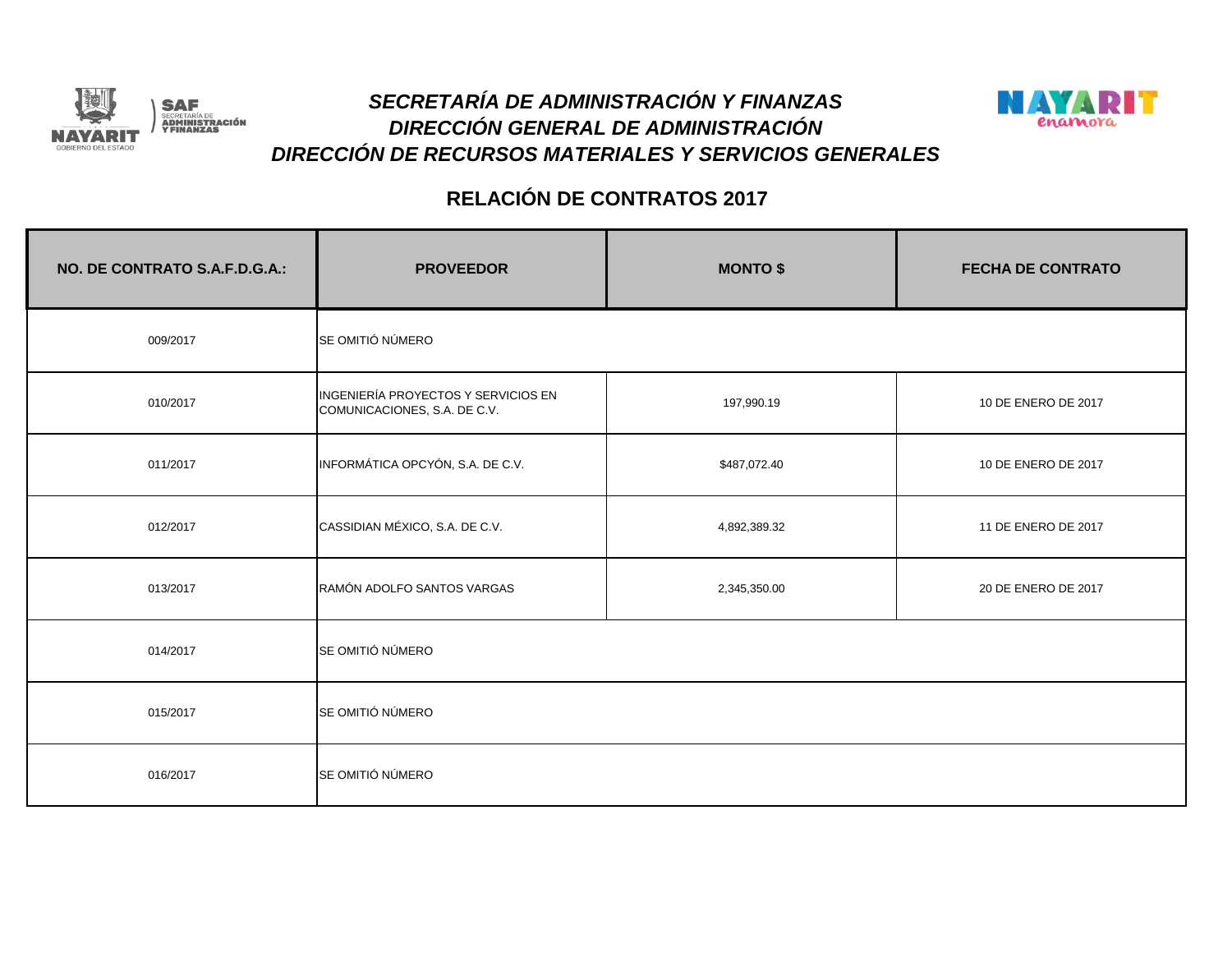



| NO. DE CONTRATO S.A.F.D.G.A.: | <b>PROVEEDOR</b>                        | <b>MONTO \$</b> | <b>FECHA DE CONTRATO</b> |
|-------------------------------|-----------------------------------------|-----------------|--------------------------|
| 017/2017                      | GRUPO OCTANO, S.A. DE C.V.              | 380,000.00      | 10 DE FEBRERO DE 2017    |
| 018/2017                      | CONNECTING DE NAYARIT, S.A. DE C.V.     | 936,979.00      | 10 DE FEBRERO DE 2017    |
| 019/2017                      | SALOMÉ OVALLE MARTÍNEZ                  | 1,064,929.00    | 16 DE FEBRERO DE 2017    |
| 020/2017                      | OZIEL RAFAEL VALDEZ DURÁN               | 9,977.16        | 16 DE FEBRERO DE 2017    |
| 021/2017                      | GRUPO INDUSTRIAL VIDA, S.A. DE C.V.     | P.U. 183.16     | 24 DE FEBRERO DE 2017    |
| 022/2017                      | ALBERTO LUGO GONZÁLEZ                   | 1,538,703.25    | 24 DE FEBRERO DE 2017    |
| 023/2017                      | GASOLINERA PLAZA AGUAMILPA S.A. DE C.V. | 57,245.25       | 24 DE FEBRERO DE 2017    |
| 024/2017                      | SE OMITIÓ NÚMERO                        |                 |                          |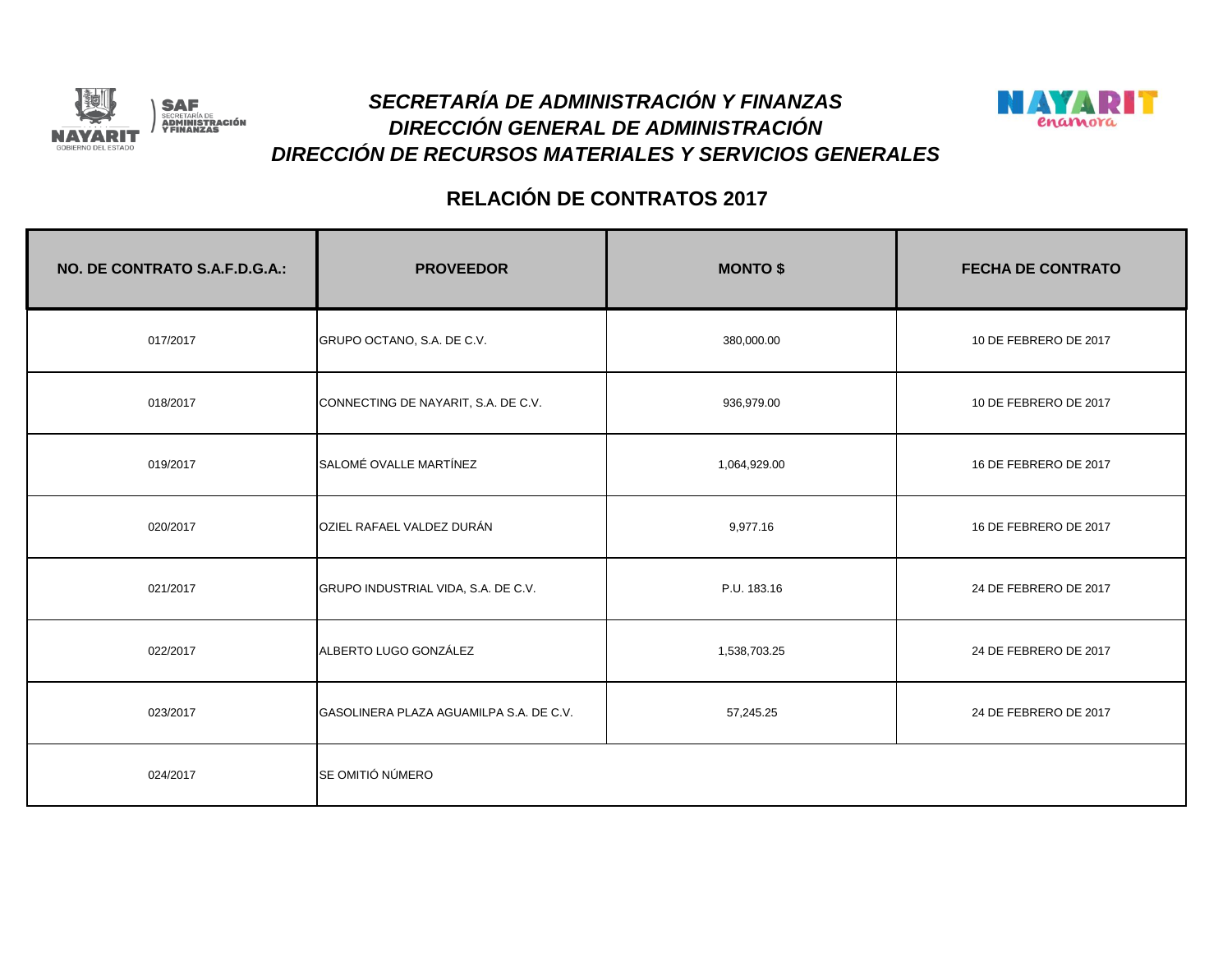



| NO. DE CONTRATO S.A.F.D.G.A.: | <b>PROVEEDOR</b>                                 | <b>MONTO \$</b> | <b>FECHA DE CONTRATO</b> |
|-------------------------------|--------------------------------------------------|-----------------|--------------------------|
| 025/2017                      | GASOLINERA PLAZA AGUAMILPA S.A. DE C.V.          | 474,422.12      | 06 DE MARZO DE 2017      |
| 026/2017                      | GASOLINERA PLAZA AGUAMILPA S.A. DE C.V.          | 717,185.95      | 06 DE MARZO DE 2017      |
| 027/2017                      | OSWALDO GARCÍA MARTÍNEZ                          | 491,687.81      | 07 DE MARZO DE 2017      |
| 028/2017                      | SUPER CAMIONES Y AUTOS DE SILAO, S.A. DE<br>C.V. | 5,254,443.88    | 08 DE MARZO DE 2017      |
| 029/2017                      | CRIME-LAB, S.A. DE C.V.                          | 999,177.60      | 08 DE MARZO DE 2017      |
| 030/2017                      | RAMÓN ADOLFO SANTOS VARGAS                       | 1,915,739.08    | 10 DE MARZO DE 2017      |
| 031/2017                      | LORENCINIA DEL CARMEN ESTRADA FONSECA            | 3,390,818.99    | 10 DE MARZO DE 2017      |
| 032/2017                      | EVANGELINA JIMÉNEZ TOPETE                        | 64,774.27       | 10 DE MARZO DE 2017      |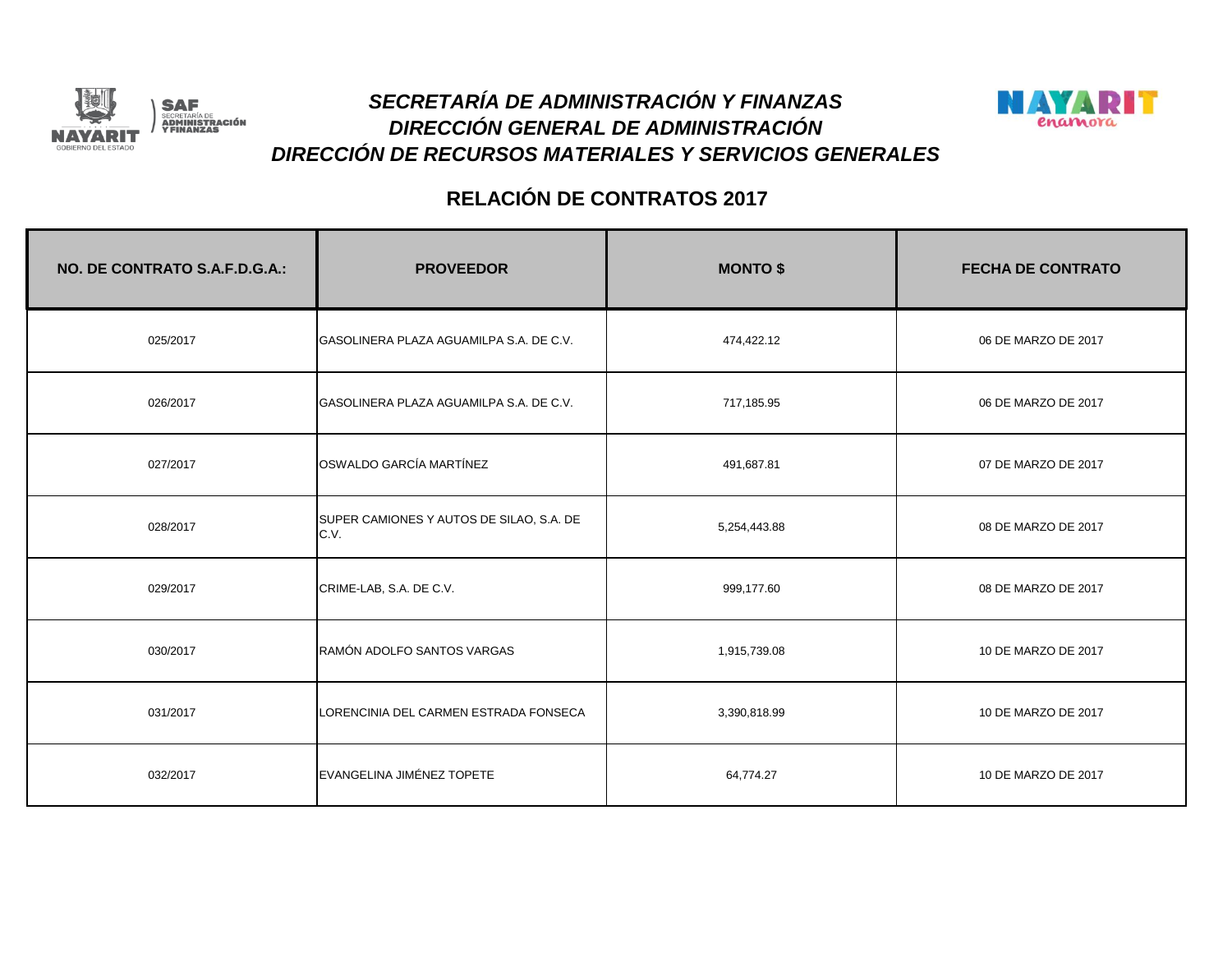



| NO. DE CONTRATO S.A.F.D.G.A.: | <b>PROVEEDOR</b>                         | <b>MONTO \$</b> | <b>FECHA DE CONTRATO</b> |
|-------------------------------|------------------------------------------|-----------------|--------------------------|
| 033/2017                      | LORENCINIA DEL CARMEN ESTRADA FONSECA    | 2,812,469.43    | 10 DE MARZO DE 2017      |
| 034/2017                      | AMADO GUSTAVO SANDOVAL DELGADILLO        | 76,760.17       | 10 DE MARZO DE 2017      |
| 035/2017                      | RAMÓN ADOLFO SANTOS VARGAS               | 7,800,000.00    | 14 DE MARZO DE 2017      |
| 036/2017                      | EL CAMINERO CONSTRUCCIONES, S.A. DE C.V. | 9,999,988.87    | 17 DE MARZO DE 2017      |
| 037/2017                      | ERIK IVAN VIZCARRA LÓPEZ                 | 348,000.00      | 15 DE MARZO DE 2017      |
| 038/2017                      | MARCO ANTONIO MESEGUER VALENZUELA        | 4,640,000.00    | 21 DE MARZO DE 2017      |
| 039/2017                      | GRUPO LACTEO NAYARITA, S.A. DE C.V.      | 2,295,000.00    | 21 DE MARZO DE 2017      |
| 040/2017                      | MARISA MARTÍNEZ VILLASEÑOR               | 1,247,296.87    | 22 DE MARZO DE 2017      |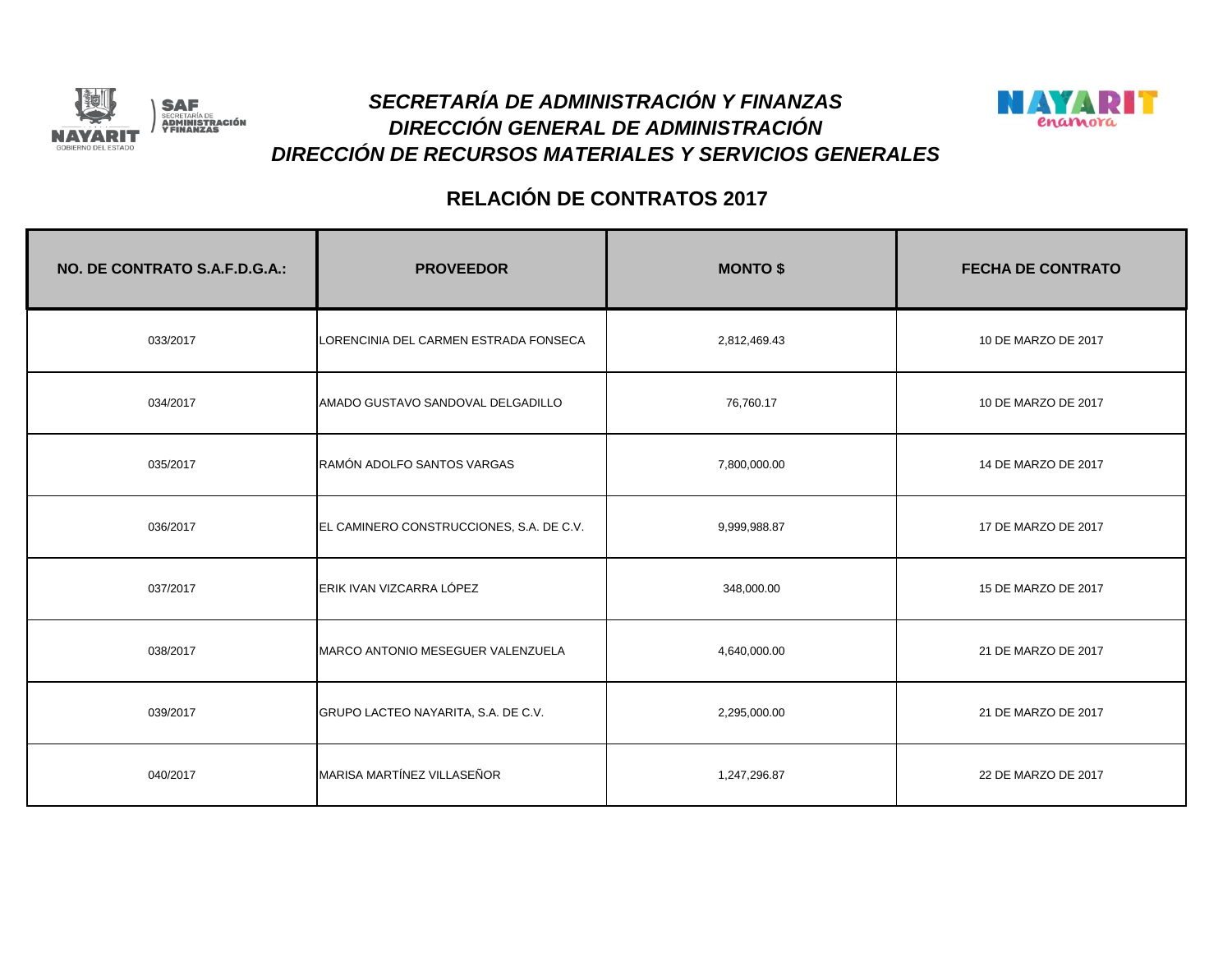



| NO. DE CONTRATO S.A.F.D.G.A.: | <b>PROVEEDOR</b>                                       | <b>MONTO \$</b> | <b>FECHA DE CONTRATO</b> |
|-------------------------------|--------------------------------------------------------|-----------------|--------------------------|
| 041/2017                      | VERÓNICA ADRIANA PAIZ GONZÁLEZ                         | 3,479,948.65    | 21 DE MARZO DE 2017      |
| 042/2017                      | SE OMITIÓ NÚMERO                                       |                 |                          |
| 043/2017                      | SE OMITIÓ NÚMERO                                       |                 |                          |
| 044/2017                      | GRUPO OCTANO, S.A. DE C.V.                             | 81,100.00       | 27 DE MARZO DE 2017      |
| 045/2017                      | GRUPO OCTANO, S.A. DE C.V.                             | 279,852.28      | 31 DE MARZO DE 2017      |
| 046/2017                      | GRUPO BANSISA, S.A. DE C.V.                            | 449,998.99      | 04 DE ABRIL DE 2017      |
| 047/2017                      | DE ANDA TORRES GALLARDO Y CIA., S.C. DE R.L.<br>DE CV. | 6,902,000.00    | 03 DE ABRIL DE 2017      |
| 048/2017                      | SENDY MALVINA JIMÉNEZ GÓMEZ                            | 987,832.80      | 07 DE ABRIL DE 2017      |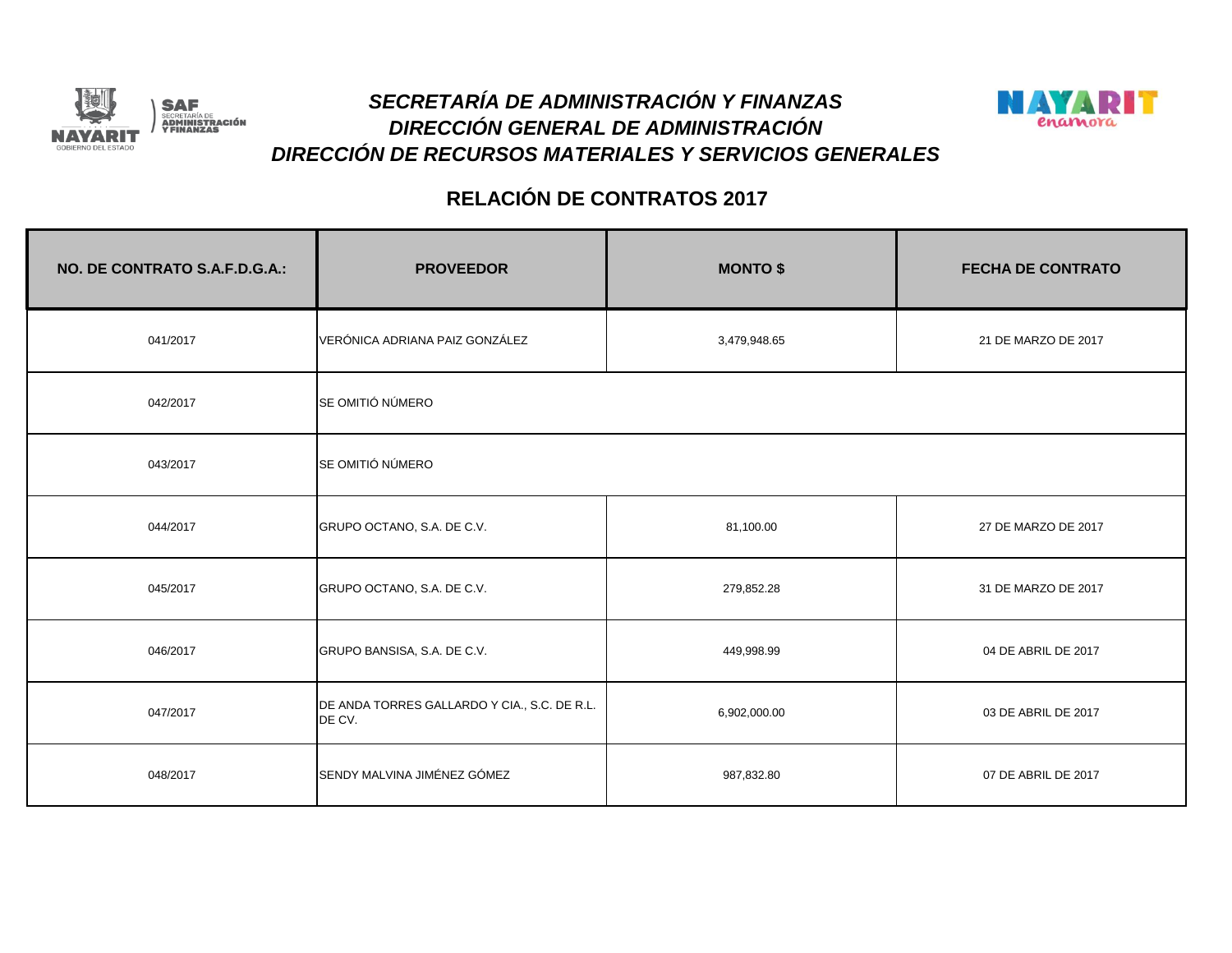



| NO. DE CONTRATO S.A.F.D.G.A.: | <b>PROVEEDOR</b>                        | <b>MONTO \$</b> | <b>FECHA DE CONTRATO</b> |
|-------------------------------|-----------------------------------------|-----------------|--------------------------|
| 049/2017                      | GRUPO BANSISA, S.A. DE C.V.             | 731,177.00      | 18 DE ABRIL DE 2017      |
| 050/2017                      | TRALOGIC DE PUEBLA, S.A. DE C.V.        | 92,689,578.45   | 19 DE ABRIL DE 2017      |
| 051/2017                      | CRIME-LAB, S.A. DE C.V.                 | 2,364,987.12    | 20 DE ABRIL DE 2017      |
| 052/2017                      | GUA TACTICAL, S.A. DE C.V.              | 13,710,620.00   | 21 DE ABRIL DE 2017      |
| 053/2017                      | HUMBERTO RODRIGUEZ FAUSTO               | 917,903.61      | 21 DE ABRIL DE 2017      |
| 054/2017                      | VEHÍCULOS DE GUANAJUATO, S.A. DE C.V.   | 147,880.00      | 25 DE ABRIL DE 2017      |
| 055/2017                      | GASOLINERA PLAZA AGUAMILPA S.A. DE C.V. | 78,652.33       | 26 DE ABRIL DE 2017      |
| 056/2017                      | GRUPO DOS L, S.A. DE C.V.               | 2,689,600.79    | 26 DE ABRIL DE 2017      |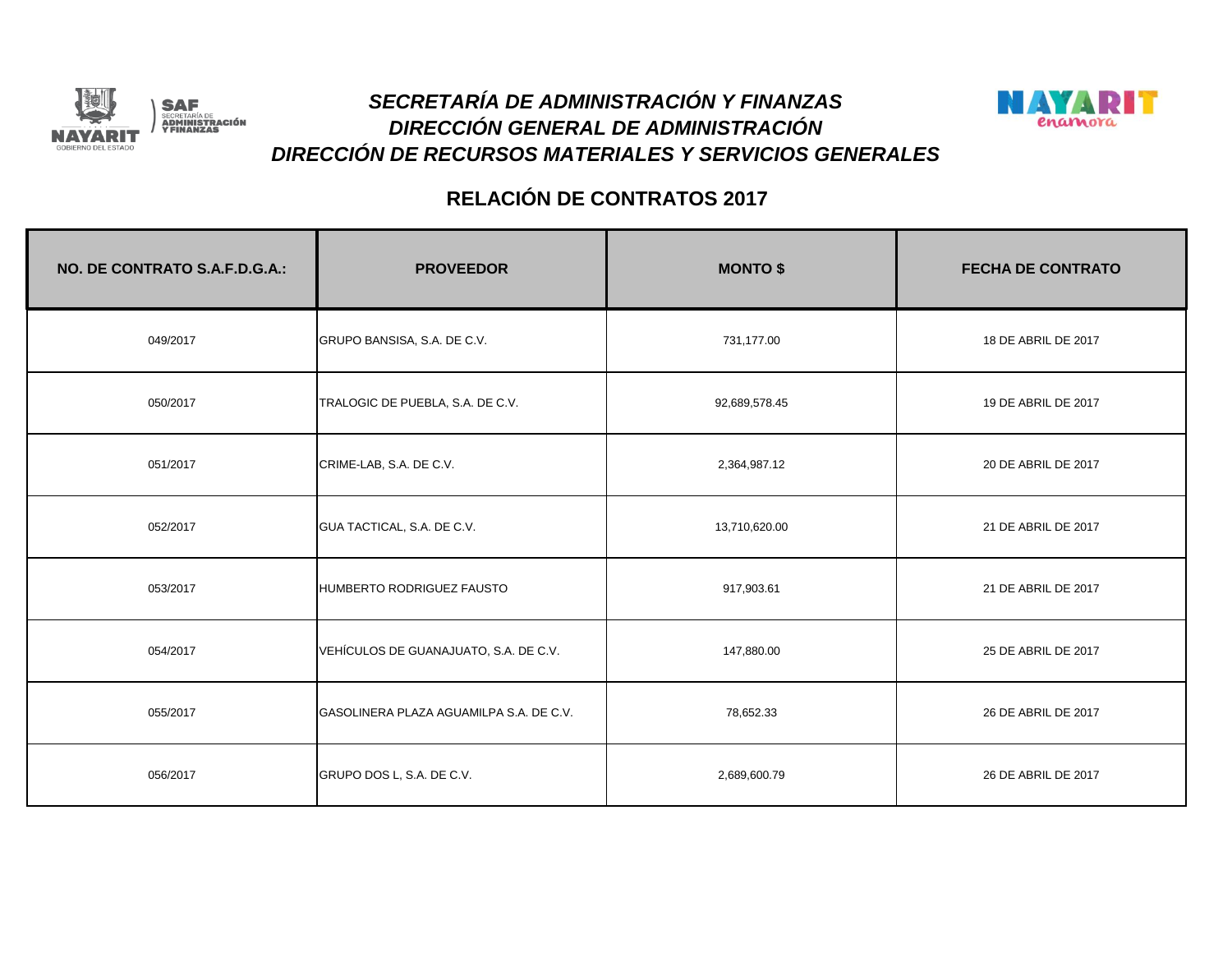



| NO. DE CONTRATO S.A.F.D.G.A.: | <b>PROVEEDOR</b>                                         | <b>MONTO \$</b> | <b>FECHA DE CONTRATO</b> |
|-------------------------------|----------------------------------------------------------|-----------------|--------------------------|
| 057/2017                      | OSWALDO GARCÍA MARTÍNEZ                                  | 676,557.10      | 26 DE ABRIL DE 2017      |
| 058/2017                      | CASSIDIAN MÉXICO, S.A. DE C.V.                           | 8,860,085.71    | 27 DE ABRIL DE 2017      |
| 059/2017                      | CRIME-LAB, S.A. DE C.V.                                  | 2118728.4       | 08 DE MAYO DE 2017       |
| 060/2017                      | SOLUCIONES Y SERVICIOS INTEGRALES TELCO,<br>S.A. DE C.V. | 3296830.59      | 08 DE MAYO DE 2017       |
| 061/2017                      | ABRAHAM GÓMEZ BASULTO                                    | 923,070.00      | 10 DE MAYO DE 2017       |
| 062/2017                      | LUIS ALBERTO MIRAMONTES CÁRDENAS                         | 591,328.85      | 11 DE MAYO DE 201        |
| 063/2017                      | GASOLINERA PLAZA AGUAMILPA S.A. DE C.V.                  | 57,245.25       | 15 DE MAYO DE 2017       |
| 064/2017                      | SE OMITIÓ NÚMERO                                         |                 |                          |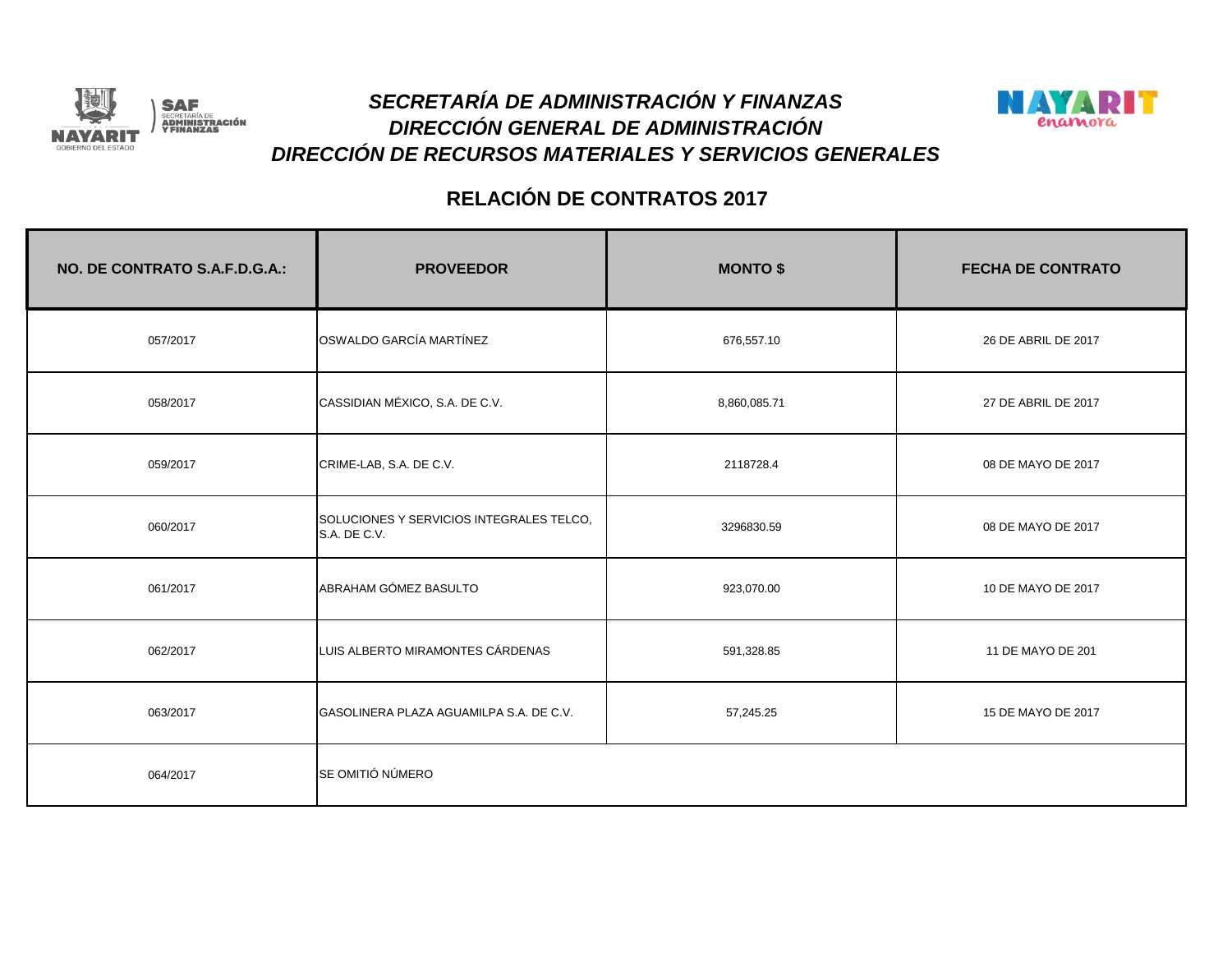



| NO. DE CONTRATO S.A.F.D.G.A.: | <b>PROVEEDOR</b>                        | <b>MONTO \$</b> | <b>FECHA DE CONTRATO</b> |
|-------------------------------|-----------------------------------------|-----------------|--------------------------|
| 065/2017                      | SALOMÉ OVALLE MARTÍNEZ                  | 1,205,008.00    | 05 DE JUNIO DE 2017      |
| 066/2017                      | GASOLINERA PLAZA AGUAMILPA S.A. DE C.V. | 66,606.00       | 06 DE JUNIO DE 2017      |
| 067/2017                      | CARLOS ROBERTO PARRA TORRES             | 1,300,000.00    | 06 DE JUNIO DE 2017      |
| 068/2017                      | CRIME-LAB, S.A. DE C.V.                 | 5,518,352.00    | 13 DE JUNIO DE 2017      |
| 069/2017                      | ABAD COMPUTACIÓN, S.A. DE C.V.          | 619,498.00      | 16 DE JUNIO DE 2017      |
| 070/2017                      | TELETEC DE MÉXICO, SAPI DE C.V.         | 9,020,240.04    | 16 DE JUNIO DE 2017      |
| 071/2017                      | ABRAHAM GÓMEZ BASULTO                   | 3,414,535.98    | 16 DE JUNIO DE 2017      |
| 072/2017                      | SE OMITIÓ NÚMERO                        |                 |                          |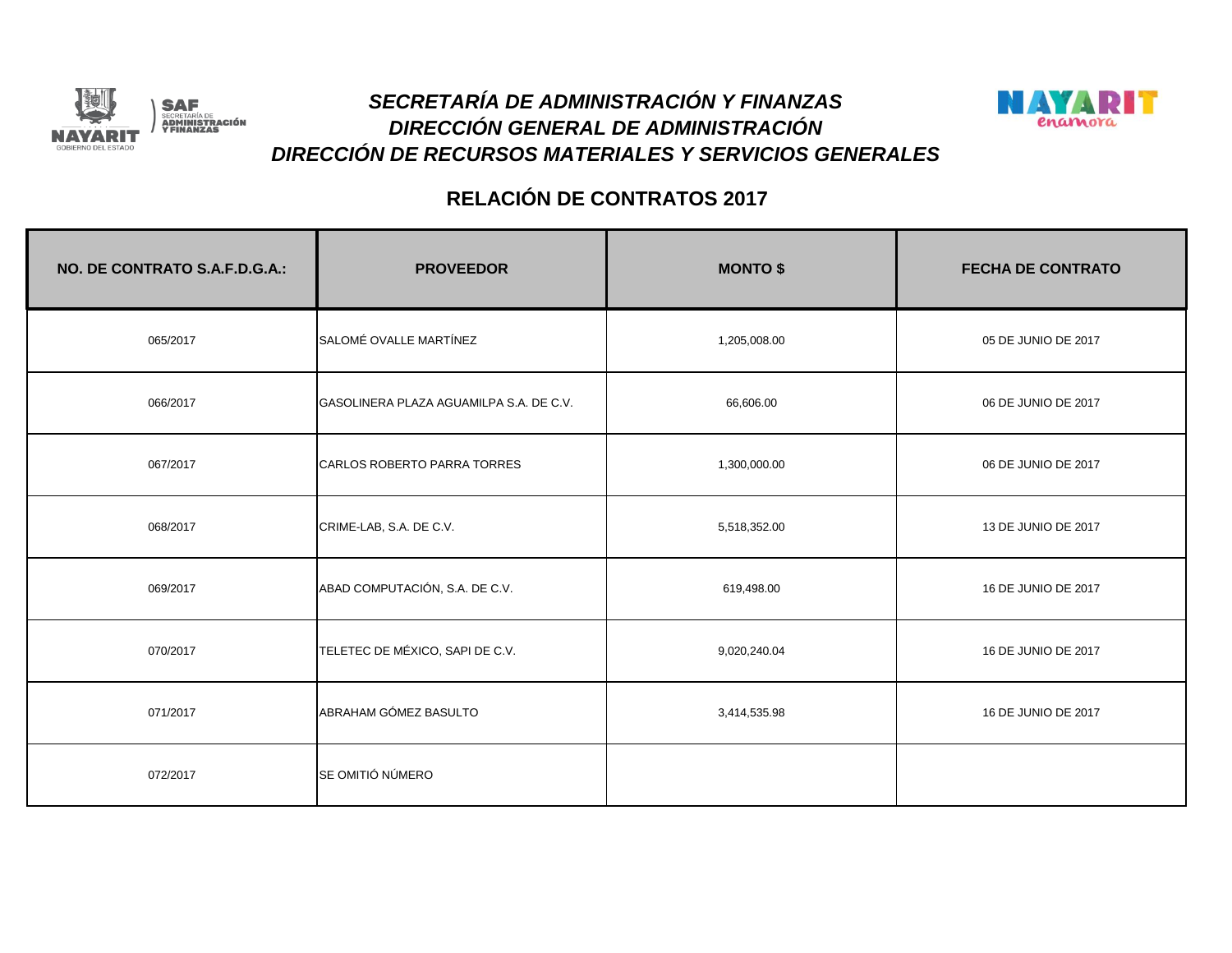



| NO. DE CONTRATO S.A.F.D.G.A.: | <b>PROVEEDOR</b>                 | <b>MONTO \$</b> | <b>FECHA DE CONTRATO</b> |
|-------------------------------|----------------------------------|-----------------|--------------------------|
| 073/2017                      | SAFRAN IDENTY SECURITY, S.A. S.  | 747,138.60      | 20 DE JUNIO DE 2017      |
| 074/2017                      | INFORMÁTICA OPCYÓN, S.A. DE C.V. | 3,088,076.60    | 21 DE JUNIO DE 2017      |
| 075/2017                      | ALBERTO LUGO GONZÁLEZ            | 94,226.80       | 21 DE JUNIO DE 2017      |
| 076/2017                      | SE OMITIÓ NÚMERO                 |                 |                          |
| 077/2017                      | GRUPO OCTANO, S.A. DE C.V.       | 81,100.00       | 23 DE JUNIO DE 2017      |
| 078/2017                      | CRIME-LAB, S.A. DE C.V.          | 1,863,192.00    | 30 DE JUNIO DE 2017      |
| 079/2017                      | AUTOMORES SIERRA, S.A. DE C.V.   | 1,184,840.00    | 30 DE JUNIO DE 2017      |
| 080/2017                      | ABAD COMPUTACIÓN, S.A. DE C.V.   | 777,884.40      | 30 DE JUNIO DE 2017      |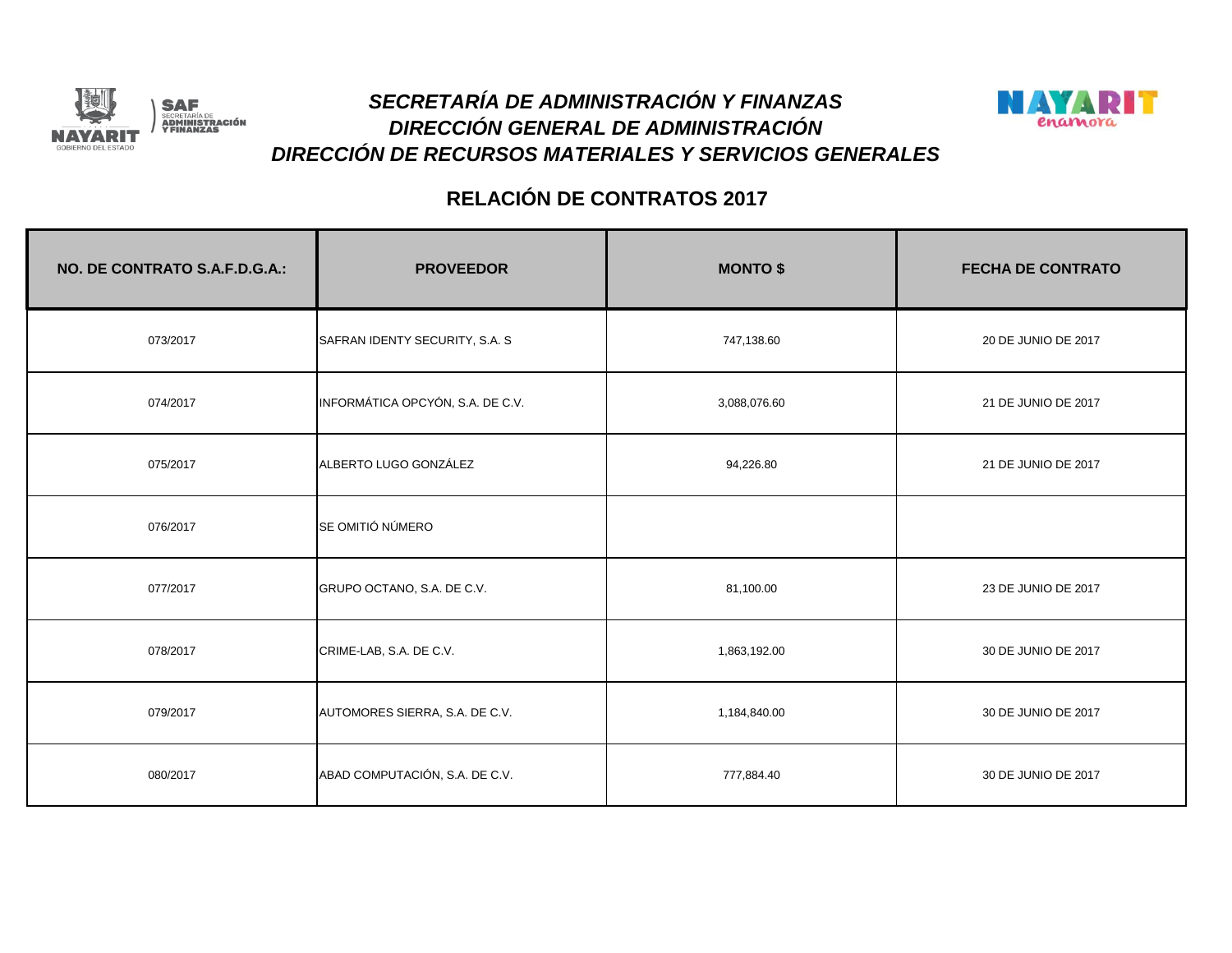



| NO. DE CONTRATO S.A.F.D.G.A.: | <b>PROVEEDOR</b>                                                        | <b>MONTO \$</b> | <b>FECHA DE CONTRATO</b> |
|-------------------------------|-------------------------------------------------------------------------|-----------------|--------------------------|
| 081/2047                      | TEXTILES Y COMERCIALIZADORA ZARATE, S.A. DE<br>C.V.                     | 999,911.30      | 17 DE JULIO DE 2017      |
| 082/2017                      | SISTEMAS DE OFICINA Y ALMACENAJE, S.A. DE<br>C.V.                       | 6,181,953.20    | 17 DE JULIO DE 2017      |
| 083/2017                      | JULIO CÉSAR MEZA GARCÍA                                                 | 1,850,000.00    | 17 DE JUNIO DE 2017      |
| 084/2017                      | INSTITUTO DE CAPACITACIÓN Y DESARROLLO<br>LINIR, AC.                    | 1,220,872.19    | 17 DE JULIO DE 2017      |
| 085/2017                      | CASSIDIAN MÉXICO, S.A. DE C.V.                                          | 2,012,216.81    | 17 DE JULIO DE 2017      |
| 086/2017                      | <b>COSMOS CORPORATIVO CONSULTORES &amp;</b><br>CONTRUCTORES, SA. DE CV. | 6,728,000.00    | 17 DE JULIO DE 2017      |
| 087/2017                      | DE ANDA TORRES GALLARDO Y CIA., S.C. DE R.L.<br>DE CV.                  | 3,480,000.00    | 21 DE JULIO DE 2017      |
| 088/2017                      | ALBERTO LUGO GONZÁLEZ                                                   | 6,244,696.30    | 21 DE JULIO DE 2017      |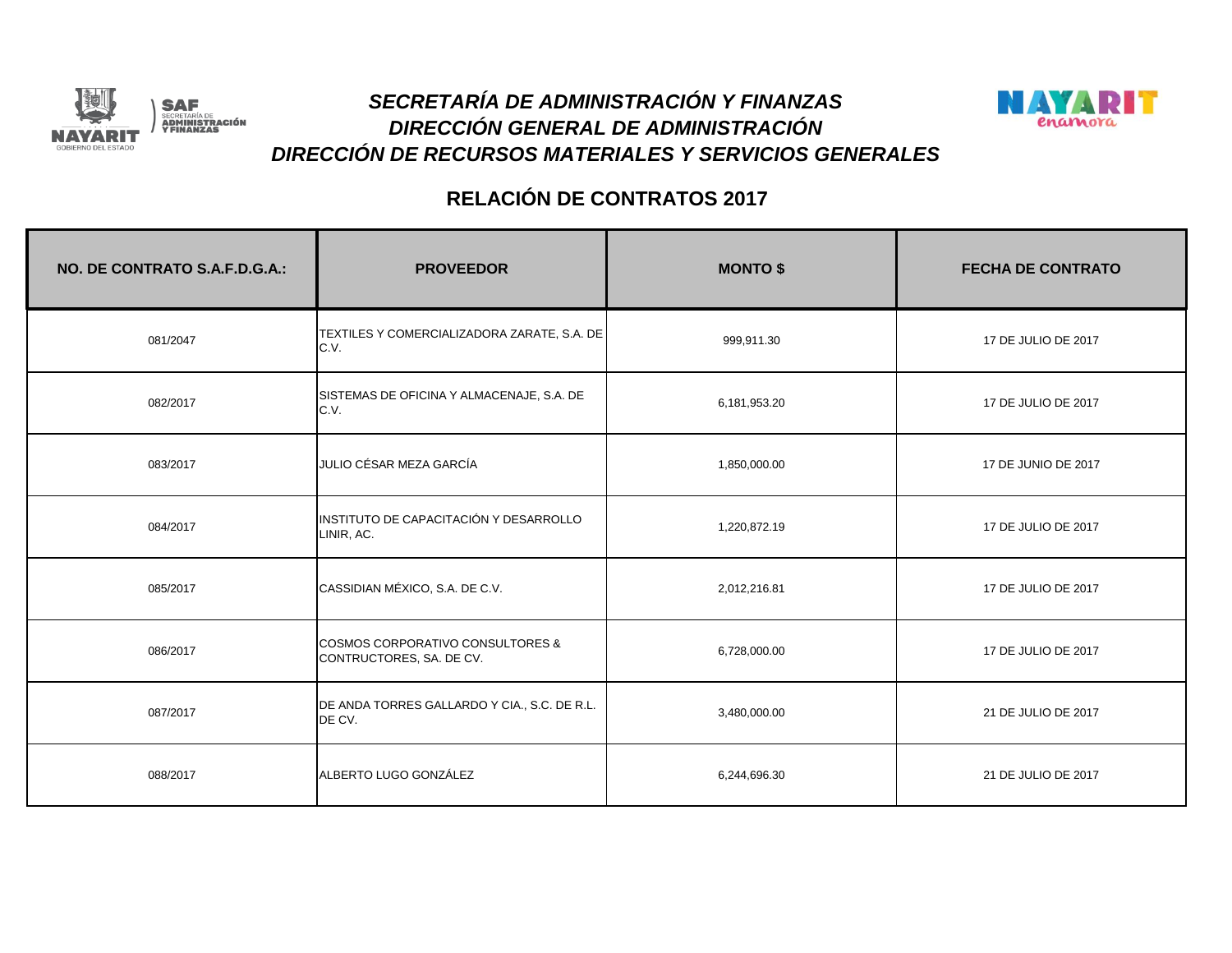



| NO. DE CONTRATO S.A.F.D.G.A.: | <b>PROVEEDOR</b>                                                                                 | <b>MONTO \$</b> | <b>FECHA DE CONTRATO</b> |
|-------------------------------|--------------------------------------------------------------------------------------------------|-----------------|--------------------------|
| 089/2017                      | JORGE EMMANUEL HERNÁNDEZ DÍAZ                                                                    | 1,487,700.00    | 21 DE JULIO DE 2017      |
| 090/2017                      | DISPLAY PUBLICIDAD EXTERIOR, S.A. DE C.V.                                                        | 5,452,000.00    | 28 DE JULIO DE 2017      |
| 091/2017                      | SE OMITIÓ NÚMERO                                                                                 |                 |                          |
| 092/2017                      | SE OMITIÓ NÚMERO                                                                                 |                 |                          |
| 093/2017                      | ACCIONES PARA LA IGUALDAD, S.C.                                                                  | 844,999.95      | 02 DE AGOSTO DE 2017     |
| 094/2017                      | CONSULTORA INTERDISCIPLINARIA PARA LA<br>INVESTIGACIÓN, EVALUACIÓN Y CAPACITACIÓN<br>CIIEC, S.C. | 1,928,399.90    | 02 DE AGOSTO DE 2017     |
| 095/2017                      | APS ESTRATEGIA, S.C.                                                                             | 2,320,000.00    | 02 DE AGOSTO DE 2017     |
| 096/2017                      | AUTOMOTORES SIERRA, S.A. DE C.V.                                                                 | 957,000.00      | 28 DE JULIO DE 2017      |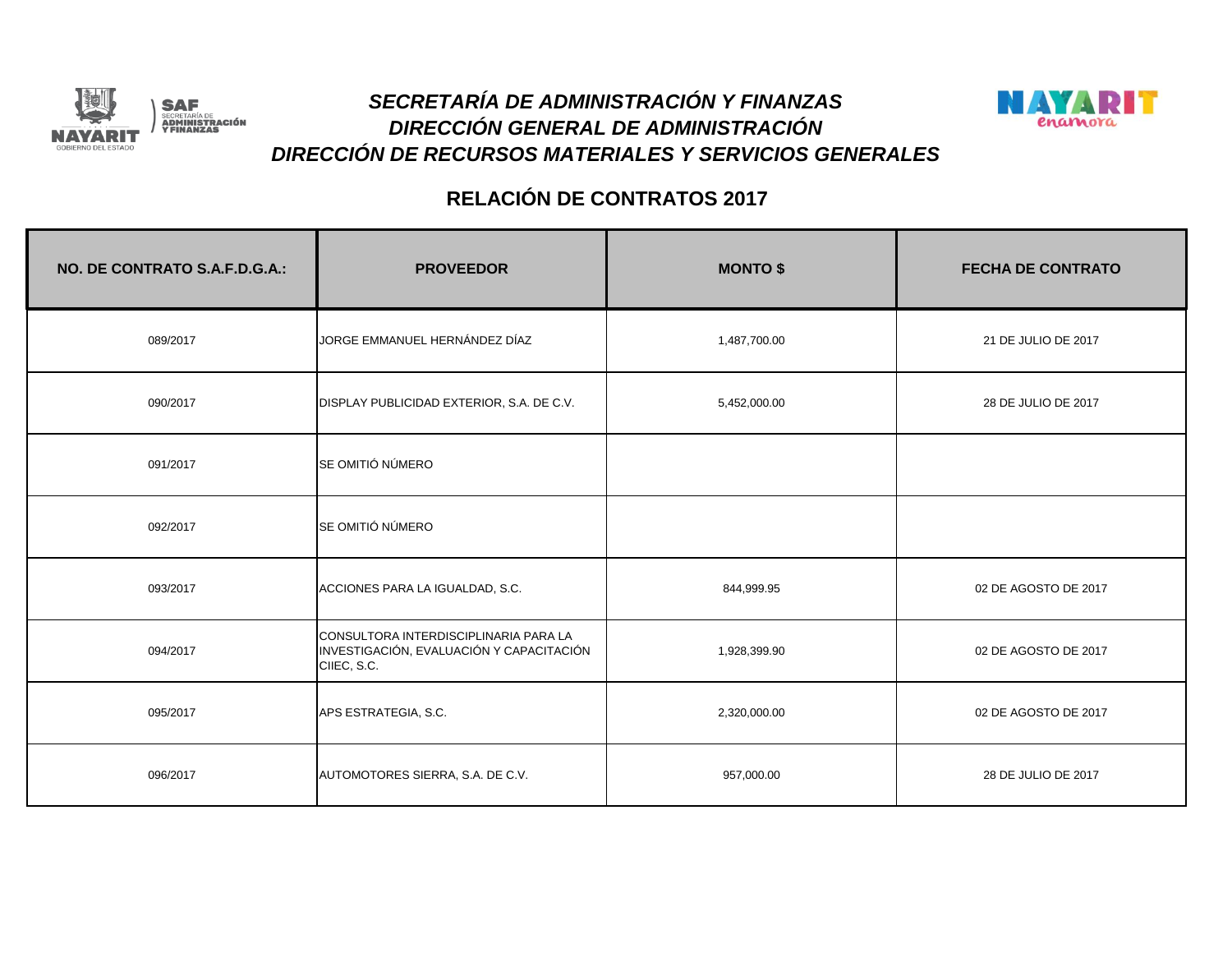



| NO. DE CONTRATO S.A.F.D.G.A.: | <b>PROVEEDOR</b>                                                                                 | <b>MONTO \$</b> | <b>FECHA DE CONTRATO</b> |
|-------------------------------|--------------------------------------------------------------------------------------------------|-----------------|--------------------------|
| 097/2017                      | PLASENCIA DE NAYARIT, S.A. DE C.V.                                                               | 6,600,000.00    | 28 DE JULIO DE 2017      |
| 098/2017                      | COMERCIALIZADORA GREEN TECH, S.A. DE C.V.                                                        | 5,628,763.64    | 17 DE AGOSTO DE 2017     |
| 099/2017                      | FOOD SIN, S.A. DE C.V.                                                                           | P.U. \$28.90    | 24 DE AGOSTO DE 2017     |
| 100/2017                      | CONNECTING DE NAYARTI, S.A. DE C.V.                                                              | 921,132.80      | 29 DE AGOSTO DE 2017     |
| 101/2017                      | CARLOS ROBERTO PARRA TORRES                                                                      | 2,870,000.00    | 08 DE SEPTIEMBRE DE 2017 |
| 102/2017                      | CONSULTORA INTERDISCIPLINARIA PARA LA<br>INVESTIGACIÓN, EVALUACIÓN Y CAPACITACIÓN<br>CIIEC, S.C. | 130,000.00      | 18 DE SEPTIEMBRE DE 2017 |
| 103/2017                      | ACCIONES PARA LA IGUALDAD, S.C.                                                                  | 250,000.00      | 18 DE SEPTIEMBRE DE 2017 |
| 104/2017                      | ASOCIACIÓN NAYARITA PARA LA IGUALDAD, S.C.                                                       | 134,500.00      | 18 DE SEPTIEMBRE DE 2017 |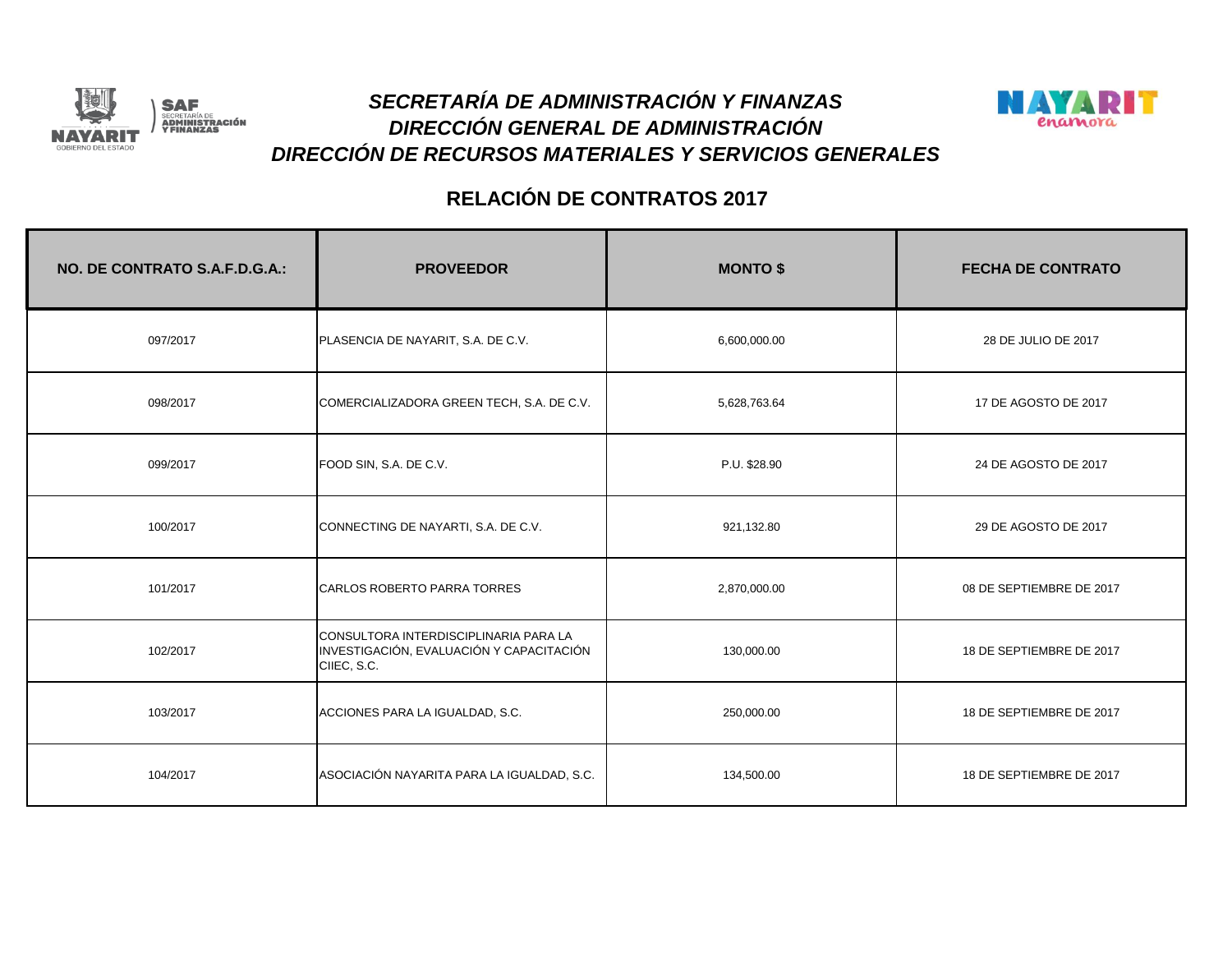



| NO. DE CONTRATO S.A.F.D.G.A.: | <b>PROVEEDOR</b>                                                                 | <b>MONTO \$</b> | <b>FECHA DE CONTRATO</b> |
|-------------------------------|----------------------------------------------------------------------------------|-----------------|--------------------------|
| 105/2017                      | GRUPO OCTANO, S.A. DE C.V                                                        | 114,490.50      | 05 DE OCTUBRE DE 2017    |
| 106/2017                      | AB CONSULTORÍA Y SOLUCIONES<br>ESTRATÉGICAS, S.A. DE C.V.                        | 3,954,252.08    | 06 DE OCTUBRE DE 2017    |
| 107/2017                      | CAPACITACIÓN, INSUMOS Y ADIESTRAMIENTOS<br>DE AGUASCALIENTES, S. DE R.L. DE C.V. | 249,748.00      | 03 DE NOVIEMBRE DE 2017  |
| 108/2017                      | GECOFI DE JALISCO, S.A. DE C.V.                                                  | 100,688.00      | 03 DE NOVIEMBRE DE 2017  |
| 109/2017                      | ESTRATEGIA INTERACTUA, S.C.                                                      | 300,000.00      | 03 DE NOVIEMBRE DE 2017  |
| 110/2017                      | FLOMOR COMERCIALIZADORA Y MKT, S.A. DE C.V.                                      | 139,780.00      | 03 DE NOVIEMBRE DE 2017  |
| 111/2017                      | CARLOS IGNACIO CÓRDOVA NAVARRO                                                   | 850,000.00      | 16 DE NOVIEMBRE DE 2017  |
| 112/2017                      | SE OMITIÓ NÚMERO                                                                 |                 |                          |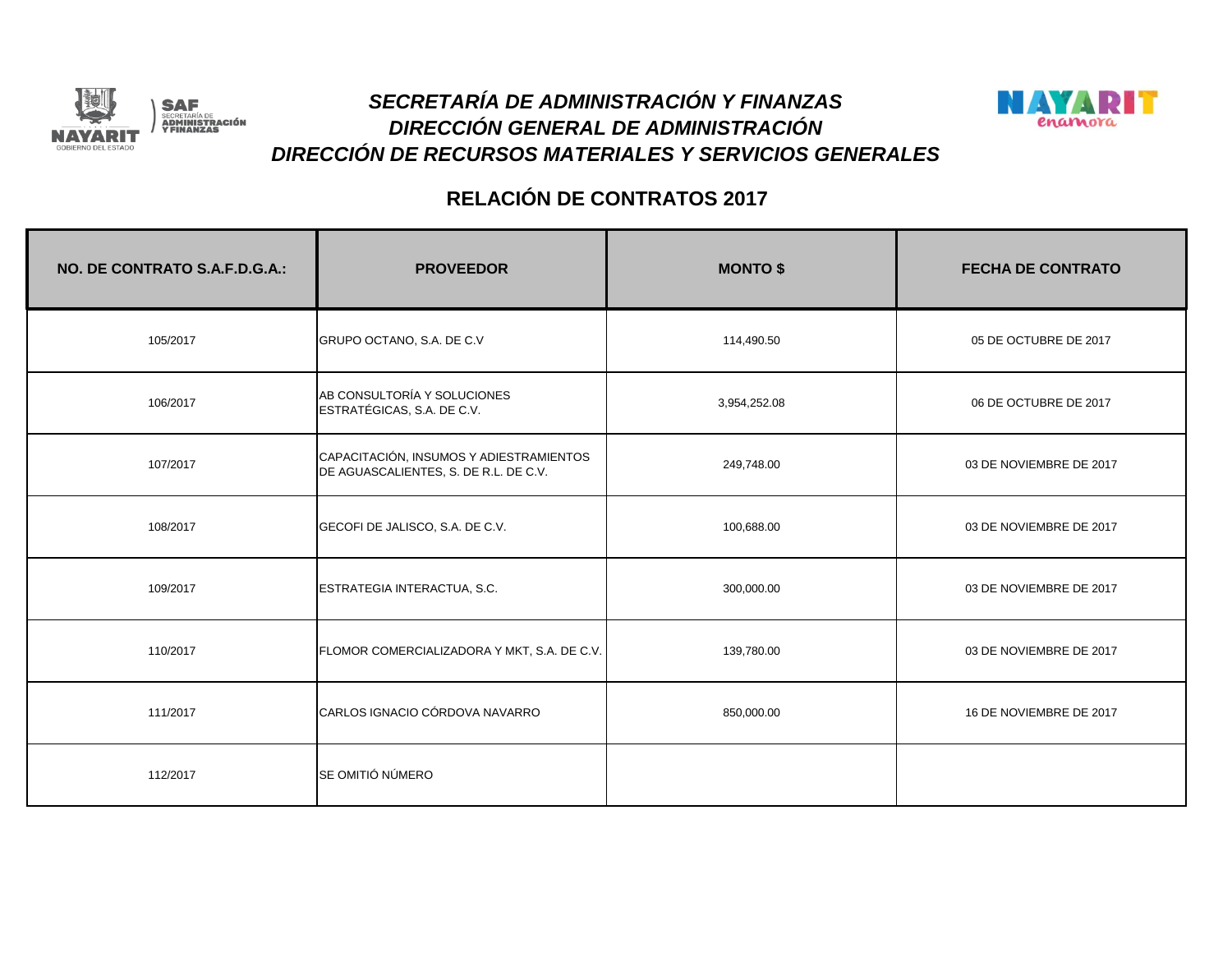



| NO. DE CONTRATO S.A.F.D.G.A.: | <b>PROVEEDOR</b>                                                   | <b>MONTO \$</b>                                                                                                                    | <b>FECHA DE CONTRATO</b> |
|-------------------------------|--------------------------------------------------------------------|------------------------------------------------------------------------------------------------------------------------------------|--------------------------|
| 113/2017                      | COMERCIALIZADORA INTER AVIA GRUPO DE<br>MÉXICO, S. DE R.L. DE C.V. | P.U. EN DLLS. HORA DIURNA US2,558.33; HORA<br>EXTRA DIURNA US2,000.00; HORA NOCTURNA<br>US2,758.33; HORA EXTRA NOCTURNA US2,550.00 | 23 DE NOVIEMBRE DE 2017  |
| 114/2017                      | GASOLINERA PLAZA AGUAMILPA, S.A. DE C.V.                           | 81,200.00                                                                                                                          | 23 DE NOVIEMBRE DE 2017  |
| 115/2017                      | LORENCINIA DEL CARMEN ESTRADA FONSECA                              | 979,201.05                                                                                                                         | 23 DE NOVIEMBRE DE 2017  |
| 116/2017                      | ANTONIO GARCÍA BECERRA                                             | 433,526.05                                                                                                                         | 23 DE NOVIEMBRE DE 2017  |
| 117/2017                      | ABAD COMPUTACIÓN, S.A. DE C.V.                                     | 1,147,109.84                                                                                                                       | 23 DE NOVIEMBRE DE 2017  |
| 118/2017                      | LORENCINIA DEL CARMEN ESTRADA FONSECA                              | 15,150.96                                                                                                                          | 23 DE NOVIEMBRE DE 2017  |
| 119/2017                      | IDEAS FRESCAS DE MERCADOTECNIA, S.C.                               | 700,000.00                                                                                                                         | 27 DE NOVIEMBRE DE 2017  |
| 120/2017                      | IT SERVICES AND SOLUTIONS, S.A. DE C.V.                            | 177,741.00                                                                                                                         | 27 DE NOVIEMBRE DE 2017  |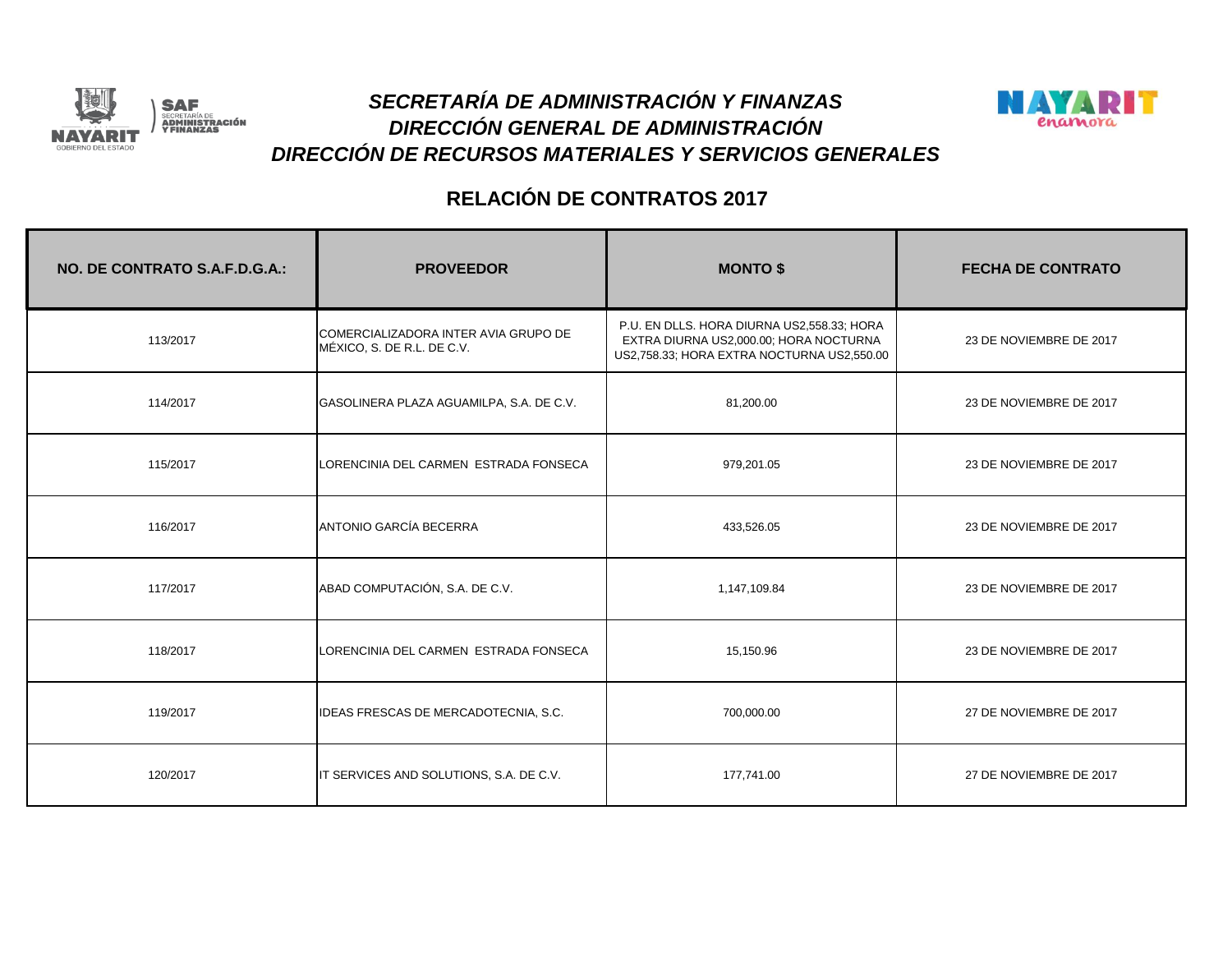



| NO. DE CONTRATO S.A.F.D.G.A.: | <b>PROVEEDOR</b>                                               | <b>MONTO \$</b> | <b>FECHA DE CONTRATO</b> |
|-------------------------------|----------------------------------------------------------------|-----------------|--------------------------|
| 121/2017                      | INSTITUTO TECNOLÓGICO Y DE ESTUDIOS<br>SUPERIORES DE MONTERREY | 124,000.00      | 27 DE NOVIEMBRE DE 2017  |
| 122/2017                      | TELEFONÍA POR CABLE, S.A. DE C.V.                              | 116,000.00      | 27 DE NOVIEMBRE DE 2017  |
| 123/2017                      | INFORMATICA OPCYON, S.A. DE C.V.                               | 262,392.00      | 27 DE NOVIEMBRE DE 2017  |
| 124/2017                      | GRUPO OCTANO, S.A. DE C.V.                                     | 299,700.00      | 30 DE NOVIEMBRE DE 2017  |
| 125/2017                      | PIENSA FUERA, S.A. DE C.V.                                     | 1,890,800.00    | 29 DE NOVIEMBRE DE 2017  |
| 126/2017                      | CORPORATIVO DE NEGOCIOS GOHESA, S. DE R.L.<br>DE C.V.          | 16,891,508.50   | 30 DE NOVIEMBRE DE 2017  |
| 127/2017                      | ALUMINIOS Y OBRAS, S.A. DE C.V.                                | 4,616,800.00    | 8 DE DICIEMBRE DE 2017   |
| 128/2017                      | ROVILA COMERCIALIZADORA, S.A. DE C.V.                          | 3,897,600.00    | 8 DE DICIEMBRE DE 2017   |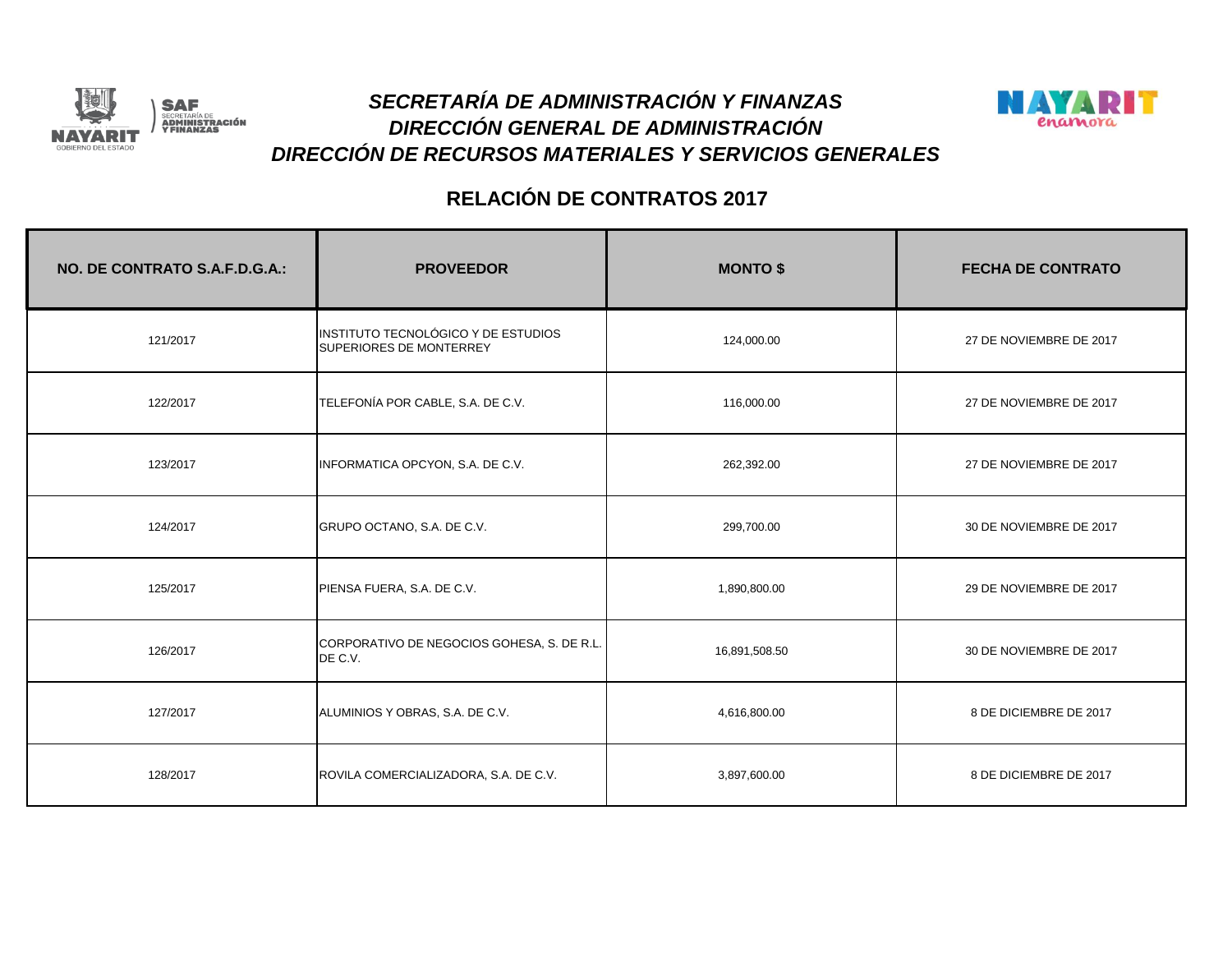



| NO. DE CONTRATO S.A.F.D.G.A.: | <b>PROVEEDOR</b>                                          | <b>MONTO \$</b> | <b>FECHA DE CONTRATO</b> |
|-------------------------------|-----------------------------------------------------------|-----------------|--------------------------|
| 129/2017                      | SE OMITIÓ NÚMERO                                          |                 |                          |
| 130/2017                      | GRUPO OCTANO, S.A. DE C.V.                                | 667,000.00      | 14 DE DICIEMBRE DE 2017  |
| 131/2017                      | EQUIPOS BLINDADOS DE SEGURIDAD PRIVADA,<br>S.A. DE C.V.   | 2,915,800.00    | 15 DE DICIEMBRE DE 2017  |
| 132/2017                      | CORAGAS, S.A. DE C.V.                                     | P.U. 10.29      | 14 DE DICIEMBRE DE 2017  |
| 133/2017                      | GRUPO OCTANO, S.A. DE C.V.                                | 260,000.00      | 17 DE DICIEMBRE DE 2017  |
| 134/2017                      | PROVEEDORA COMERCIAL Y DE SERVICIOS ALCA,<br>S.A. DE C.V. | 165,600.67      | 19 DE DICIEMBRE DE 2017  |
| 135/2017                      | FORMAS INTELIGENTES, S.A. DE C.V.                         | 10,551,940.00   | 20 DE DICIEMBRE DE 2017  |
| 136/2017                      | TROQUELES DE MÉXICO, S.A. DE C.V.                         | 9,365,523.90    | 20 DE DICIEMBRE DE 2017  |